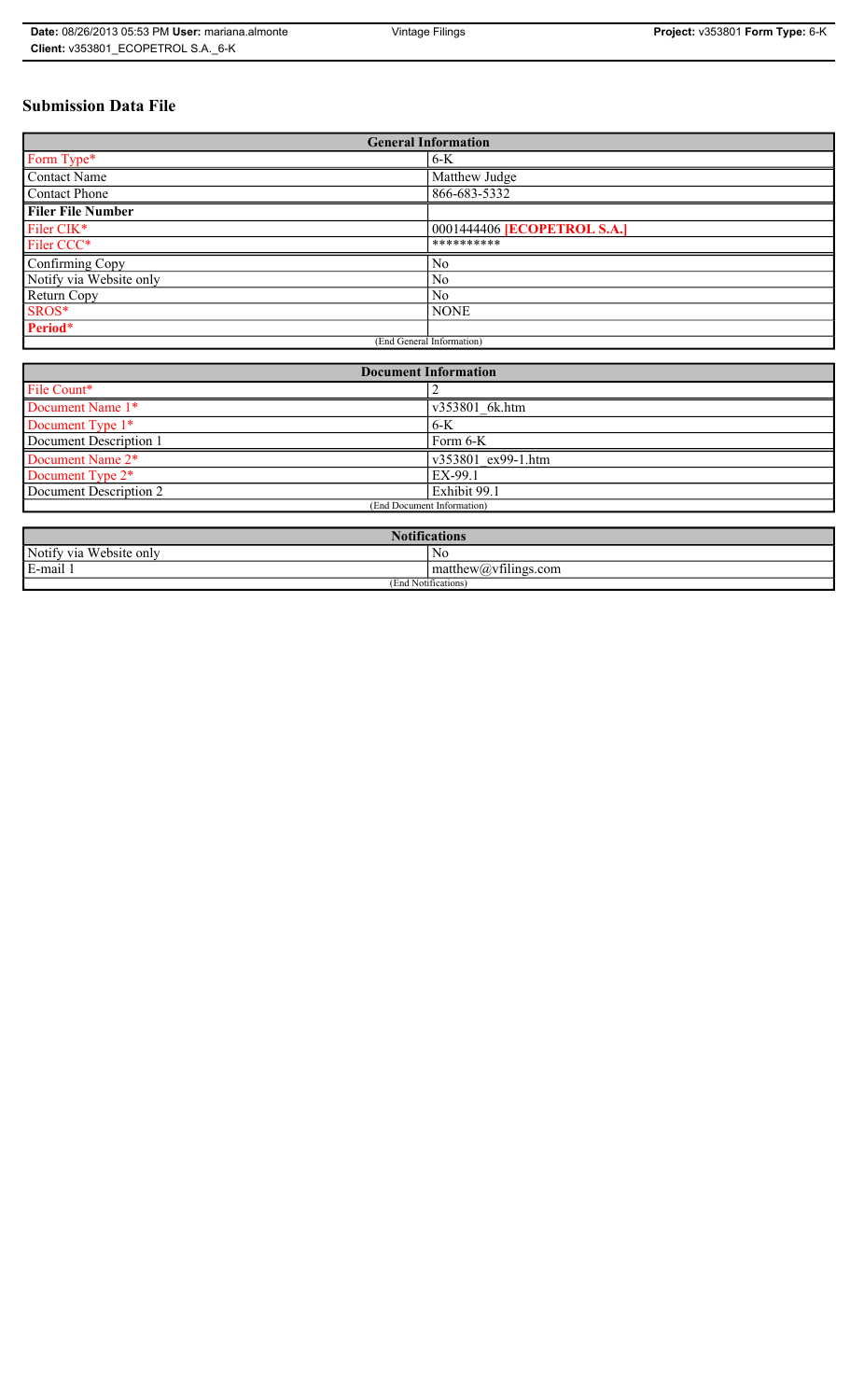#### **SECURITIES AND EXCHANGE COMMISSION Washington, D.C. 20549**

#### **FORM 6-K REPORT OF FOREIGN PRIVATE ISSUER PURSUANT TO RULE 13a-16 OR 15d-16 OF THE SECURITIES EXCHANGE ACT OF 1934**

August, 2013

Commission File Number: 333-153452

**ECOPETROL S.A.**

*(Exact name of registrant as specified in its Charter)*

Carrera 7 No. 37 – 69 BOGOTA – COLOMBIA

*(Address of registrant's principal executive offices)*

Indicate by check mark whether the registrant files or will file annual reports under cover Form 20-F or Form 40-F.

Form 20-F  $\boxtimes$  Form 40-F  $\Box$ 

Indicate by check mark if the registrant is submitting the Form 6-K in paper as permitted by Regulation S-T Rule 101(b)(1):

 $Yes$   $\Box$  No  $X$ 

Indicate by check mark if the registrant is submitting the Form 6-K in paper as permitted by Regulation S-T Rule 101(b)(7):

 $Yes$   $\Box$  No  $X$ 

Indicate by check mark whether by furnishing the information contained in this Form, the registrant is also thereby furnishing the information to the Commission pursuant to Rule 12g3-2(b) under the Securities Exchange Act of 1934.

 $Yes$   $\square$  No  $X$ 

If "Yes" is marked, indicate below the file number assigned to the registrant in connection with Rule 12g3-2(b): 82- N/A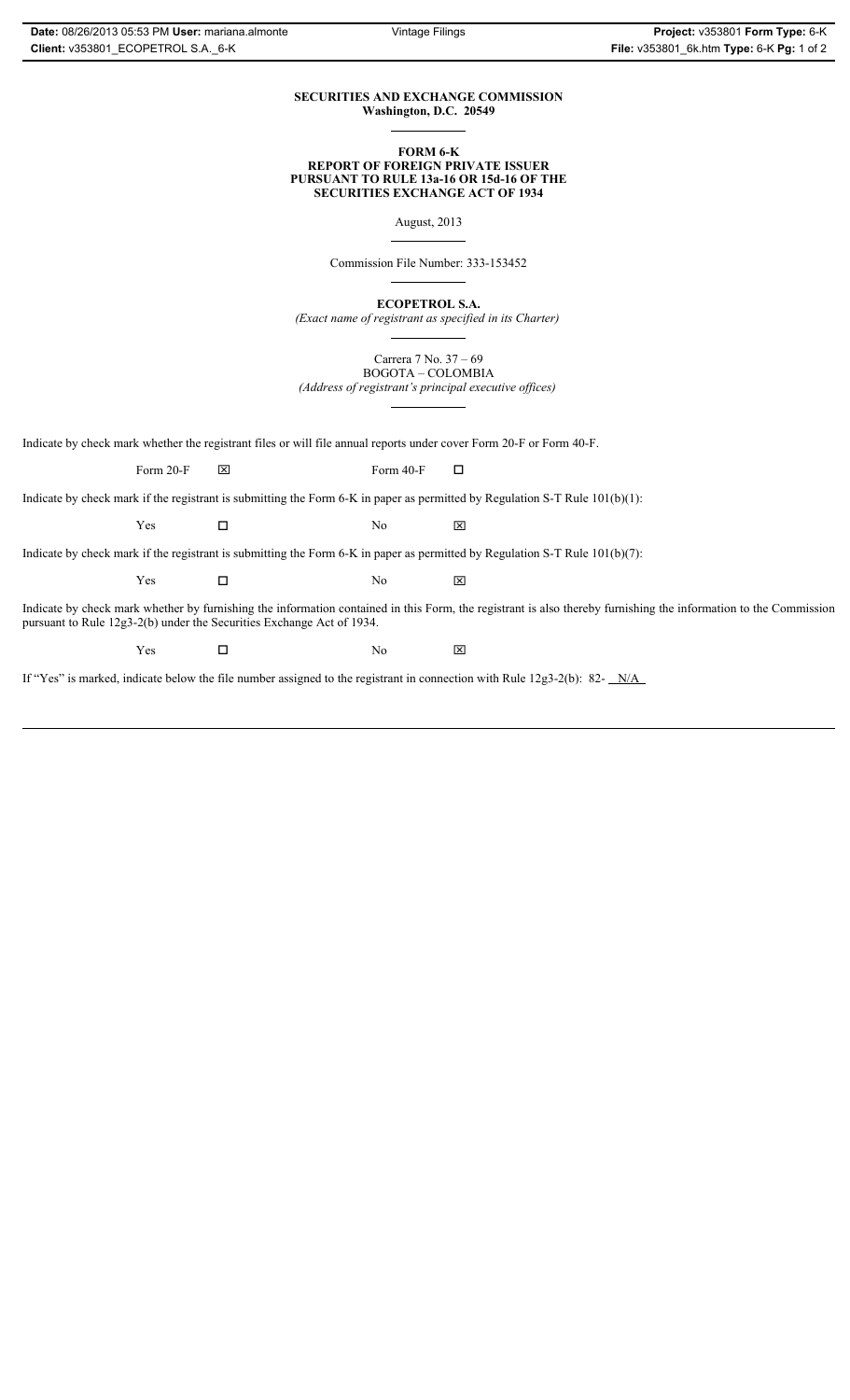### **SIGNATURE**

Pursuant to the requirements of the Securities Exchange Act of 1934, the Registrant has duly caused this report to be signed on its behalf by the undersigned, thereto duly authorized.

Date: August 26, 2013

Ecopetrol S.A.

By: /s/ Adriana M. Echeverri Name: Adriana M. Echeverri

Title: Authorized Signatory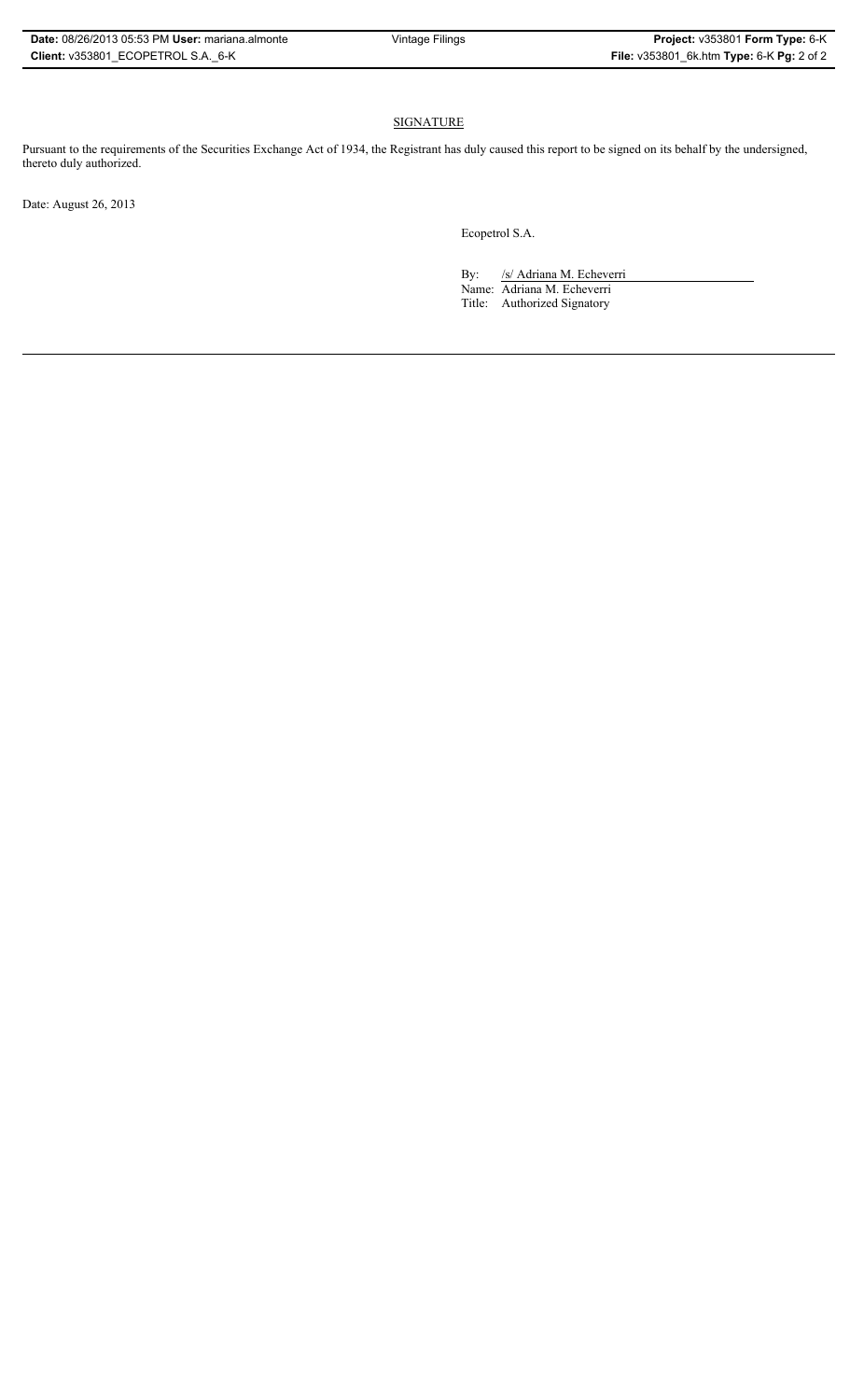## **Ecopetrol S.A. announces Local Bond Issuance and Placement of COP\$600,000,000,000 by means of a Notice of Public Offer in Colombia**

Ecopetrol S.A. (BVC: ECOPETROL; NYSE: EC; TSX: ECP) informs, by means of a notice of public offer, its first local public bond issuance and placement in Colombia in an aggregate principal amount of six hundred billion pesos (COP\$600,000,000,000) (the "*Bonds*"), under its COP\$3 Trillion Program of Issuance and Placements of Bonds and Commercial Paper (the "*Program*"). The Bonds principal terms are described below.

- **Total amount:** nine hundred billion pesos (COP\$900,000,000,000).
- x **Amount of first tranche:** Six hundred billion pesos (COP\$600,000,000,000), with an over-allotment option of up to three hundred billion pesos (COP\$300,000,000,000).
- **• Issue date:** August 27, 2013.
- x **Use of proceeds:** Financing of the Company's Investment Plan.
- Minimum denomination: Fifty million pesos (COP\$50,000,000).
- Subseries and maturity date: The following sets forth the maturity dates of each subseries of Bonds:

| Series C: Peso-denominated variable CPI rate bonds |         |          |          |          |  |  |
|----------------------------------------------------|---------|----------|----------|----------|--|--|
| Maturity date                                      | 5 years | 10 years | 15 years | 30 years |  |  |
| Subseries                                          |         | C10      |          | 230      |  |  |

1